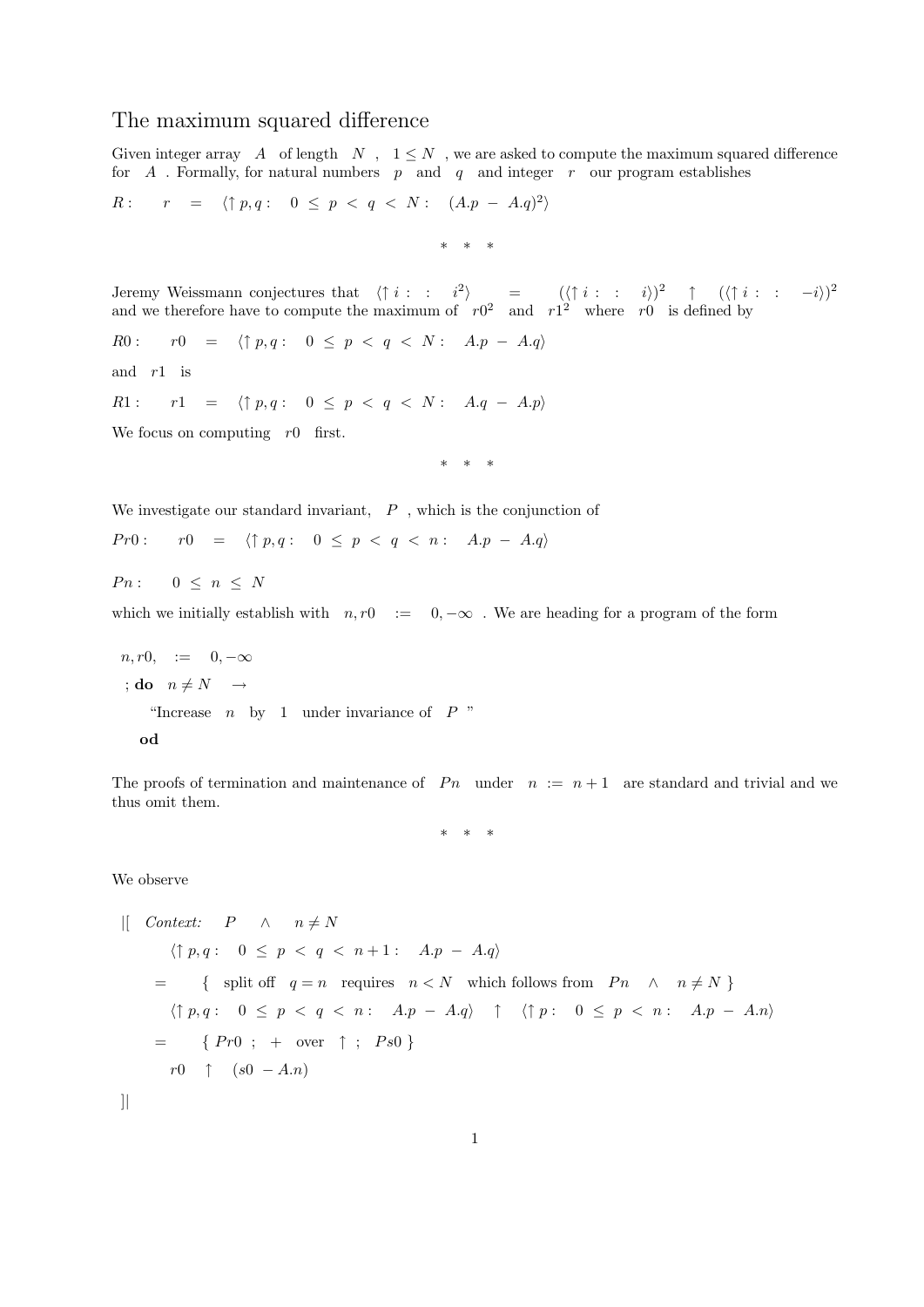where we strengthen  $P$  with

 $Ps0:$   $s0 = \langle \uparrow p : 0 \leq p < n : A.p \rangle$ 

We establish  $Ps0$  initially with  $n, s0 := 0, -\infty$ .

At this point we have

$$
\begin{array}{rcl}\n\text{[} & \text{Context:} & P & \wedge & n \neq N \\
\text{ } & \{ \quad Pr0 \quad \wedge & Ps0 \quad \} \\
\text{ } & r0 & := & r0 \quad \uparrow & (s0 - A.n) \\
\text{ } & \{ \quad (n := n + 1).Pr0 \quad \} \\
\text{]}\n\end{array}
$$

giving us a program of the form

$$
n, r0, s0 := 0, -\infty, -\infty
$$
  
\n
$$
; do n \neq N \rightarrow
$$
  
\n"Maintain *Ps0* under  $n, r0 := n+1, r0 \uparrow (s0 - A.n)$ "  
\n
$$
od
$$

\* \* \*

We turn our attention to the maintenance of  $Ps0$  . We observe

 $\begin{array}{ccc} \n| & \text{Context:} & P & \wedge & n \neq N\n\end{array}$  $\langle \uparrow p : \quad 0 \leq p \leq n+1 : \quad A.p \rangle$ = { split off  $p = n$ , requires  $0 \leq n$  which follows from  $P_n$  }  $\langle \uparrow p : \quad 0 \leq p \leq n : \quad A.p \rangle \quad \uparrow \quad A.n$  $= \{ Ps0 \}$  $s \uparrow An$ ]|

We now have

 $\begin{array}{ccc} | & \text{Context:} & P & \wedge & n \neq N \end{array}$  $\{ PS0 \}$  s := s  $\uparrow$  A.n {  $(n := n + 1) \cdot Ps0$  } ]|